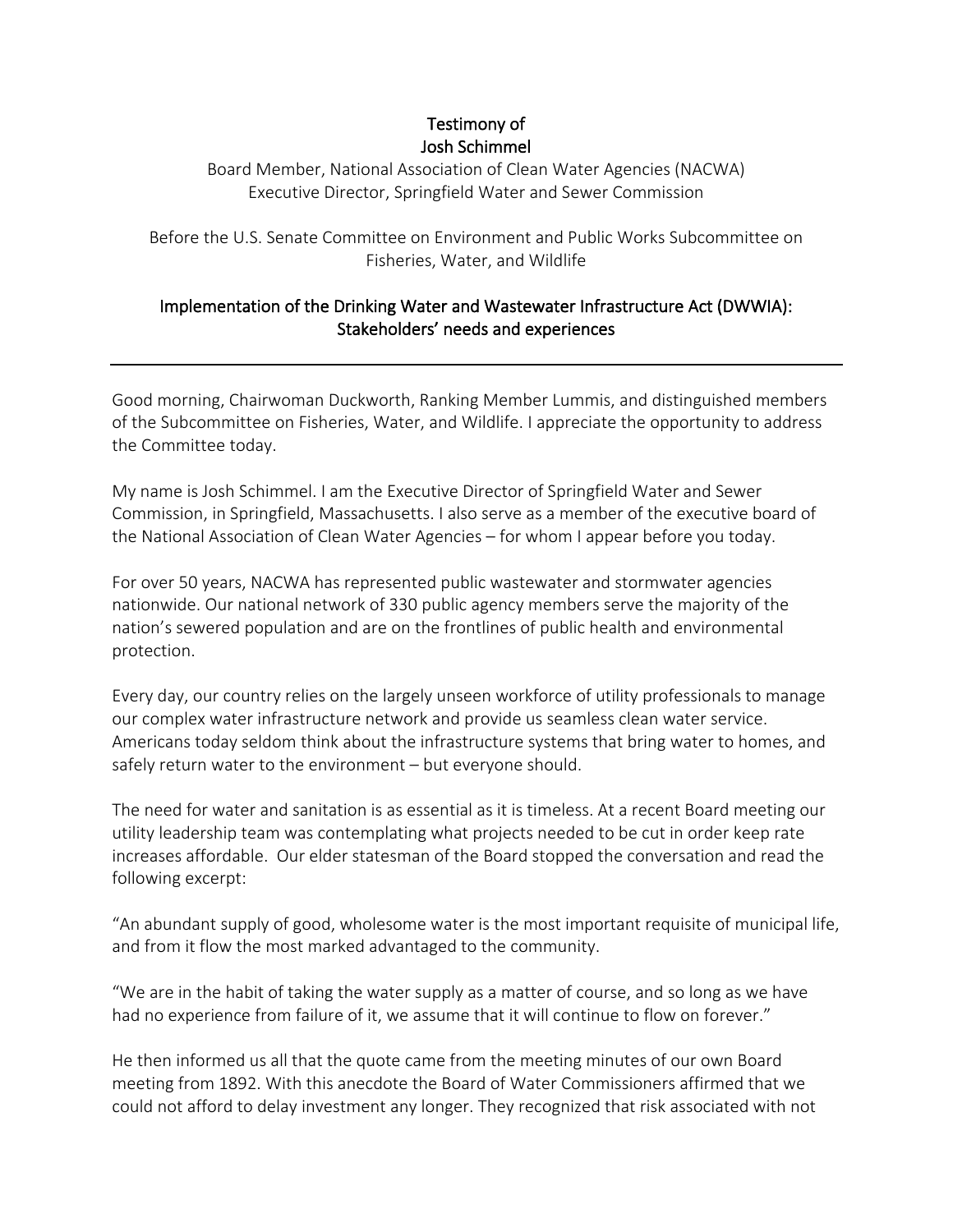renewing our infrastructure was actually too costly compared to the actual value provided by replacing it. While technological advances in engineering have modernized our systems in ways Commissioners in 1892 could never have imagined, the need to continually invest in our critical infrastructure remains unchanged.

In this country, water and sewer investment have been overwhelmingly borne by local customers for the past several decades. Local communities cover the vast majority of capital investment, operations and maintenance for clean and safe water. Not surprisingly, the costs of providing clean and safe water and rates have been growing for years, a significant hardship for many in our community.

The historic water infrastructure investments in DWWIA and the Bipartisan Infrastructure Law (BIL) offer much needed respite to local governments working to juggle capital funding needs and ongoing operations and maintenance while keeping customer rates manageable.

Clean water utilities are eager to leverage these federal investments as BIL implementation gets underway. We have been engaged with providing EPA recommendations as they work on program rollout to help ensure its success.

I want to flag a few areas in particular that we strongly supported in the legislation and that we are keeping an eye on as areas of opportunity or which may need further Congressional attention in the years ahead.

An important provision in BIL that has gained a lot of attention is how 49 percent of the dollars flowing out to the traditional SRF programs must be allocated by the states as additional subsidy –meaning that rather than low-interest loans, they are forgivable loans or straight up grants. Federal water investment since the 1980s has been overwhelmingly loans, so this is an important pivot. Any community would likely prefer a grant to a loan, but this provision will be particularly important for getting federal help to highly disadvantaged communities that might not have the capacity for loan financing, and to target areas facing acute needs or financial hardship.

Because the SRFs are run through the states, each of which has its own protocols for how it applies additional subsidy, EPA has outlined recommendations for how states should consider targeting the subsidy to reach disadvantaged areas and communities that may not have benefitted from SRFs in the past. Strengths of this guidance including encouraging states to look beyond singular metrics of disadvantage and consider various metrics like unemployment, how water and sewer rates compare to lowest quintile income, and ensuring funds reach urban areas of poverty as well as rural and small communities.

While EPA has laid out guidance, much will fall to the states to implement. Given the significant influx of funding, we strongly believe that states must be innovative in how they apply additional subsidy, not just do "business as usual". We recommend that Congress continue to monitor how additional subsidy is applied and remain open to potentially providing further direction to the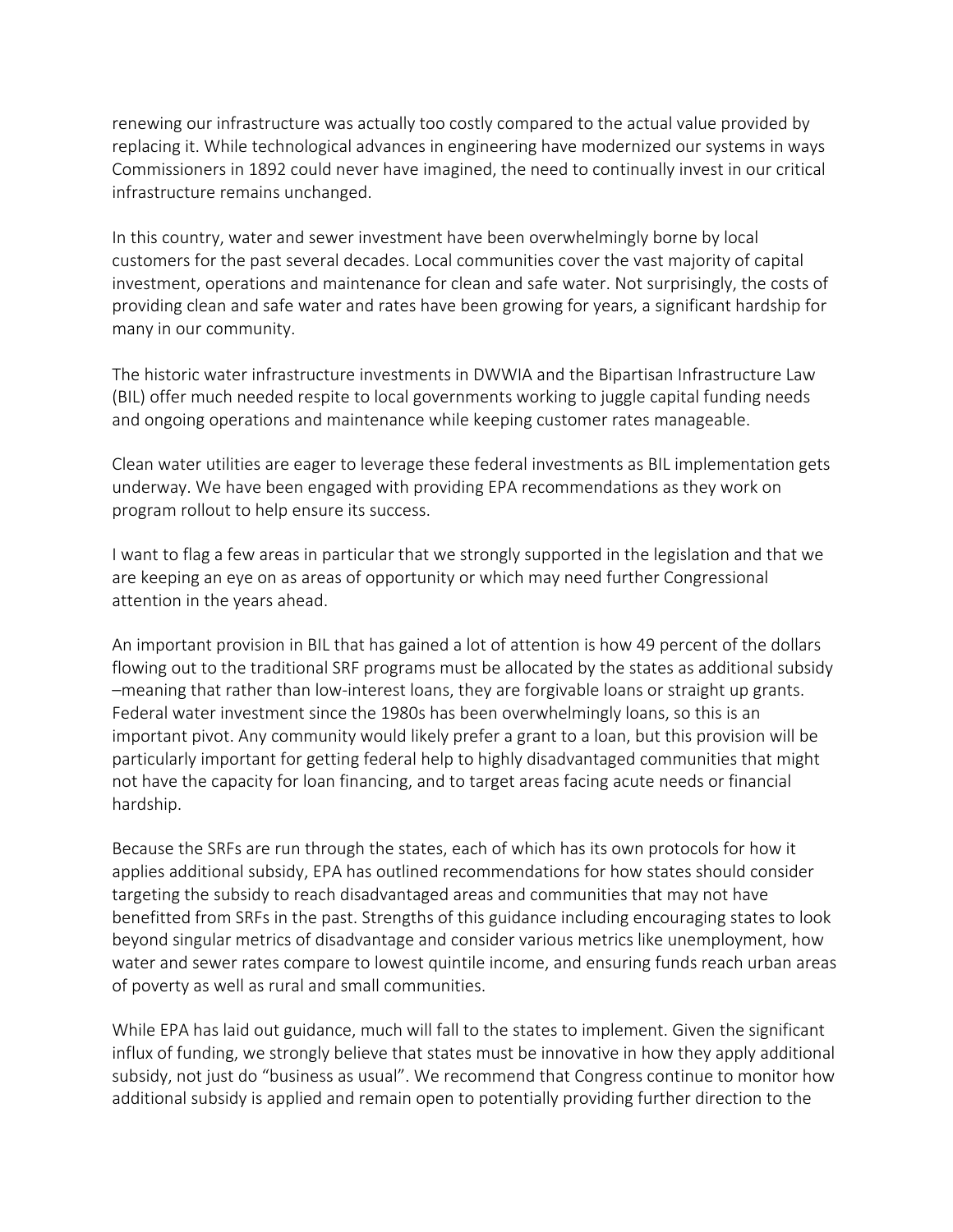programs as implementation advances. This will help ensure that BIL addresses pervasive issues of equity and access to infrastructure funding. DWWIA's set-aside of funding for increased technical assistance will also help ensure that these funds are applied equitably and broadly. Utilities like my own with significant experience in securing SRF funds have been discussing ways in which the process could be made easier for less resourced communities.

Another important provision in BIL is the specific allocation of federal funds for Emerging Contaminants, including PFAS. Emerging contaminants are a growing concern in Massachusetts and are driving substantial investment in many communities.

Clean water utilities are concerned about the looming costs and regulations they may face to manage or dispose of contaminants like PFAS – which water utilities passively receive and did not create or profit from. So the funding for utilities specifically to help address new contaminants like PFAS is very welcome.

Some of the most immediate costs clean water utilities are seeing to proactively try to understand and limit PFAS in their systems include monitoring, assessments, and pretreatment programs – working with industries to reduce concentrated PFAS discharges into our systems. However, these important steps are not necessarily eligible uses for these funds since the SRF is focused on capital investments.

We have been working to identify potential uses that align with the CWSRF and providing EPA recommendations. However, Congressional clarity may be needed in the near future to ensure these funds can be put to use effectively.

Lastly, as a community that is about to benefit from WIFIA, I want to applaud DWWIA's reauthorization of WIFIA and provisions to make the program more accessible to applicants. This past fall we were awarded a \$250M WIFIA loan for our Springfield Water and Wastewater Infrastructure Renewal Program. Our project will cost \$550 million and WIFIA will finance nearly half of that figure. The remaining project costs will be funded by a combination of \$200 million in loans from the Massachusetts CWSRF and utility funds. The combination of the WIFIA and SRF loans will accelerate capital investment and save the Springfield Water and Sewer Commission approximately \$80 million in financing costs, which enables the Commission to continue to support residents in need through its customer assistance programs. Project construction and operation are expected to create more than 1,700 jobs.

We are extremely proud of the way this package has come together to benefit the Springfield region. The funds we'll save through this more affordable financing option underscore how federal investment can stretch customer dollars further and help communities make investments and upgrades faster.

Water infrastructure challenges differ between communities, but the need for reliable and *accessible* infrastructure funding is universal.